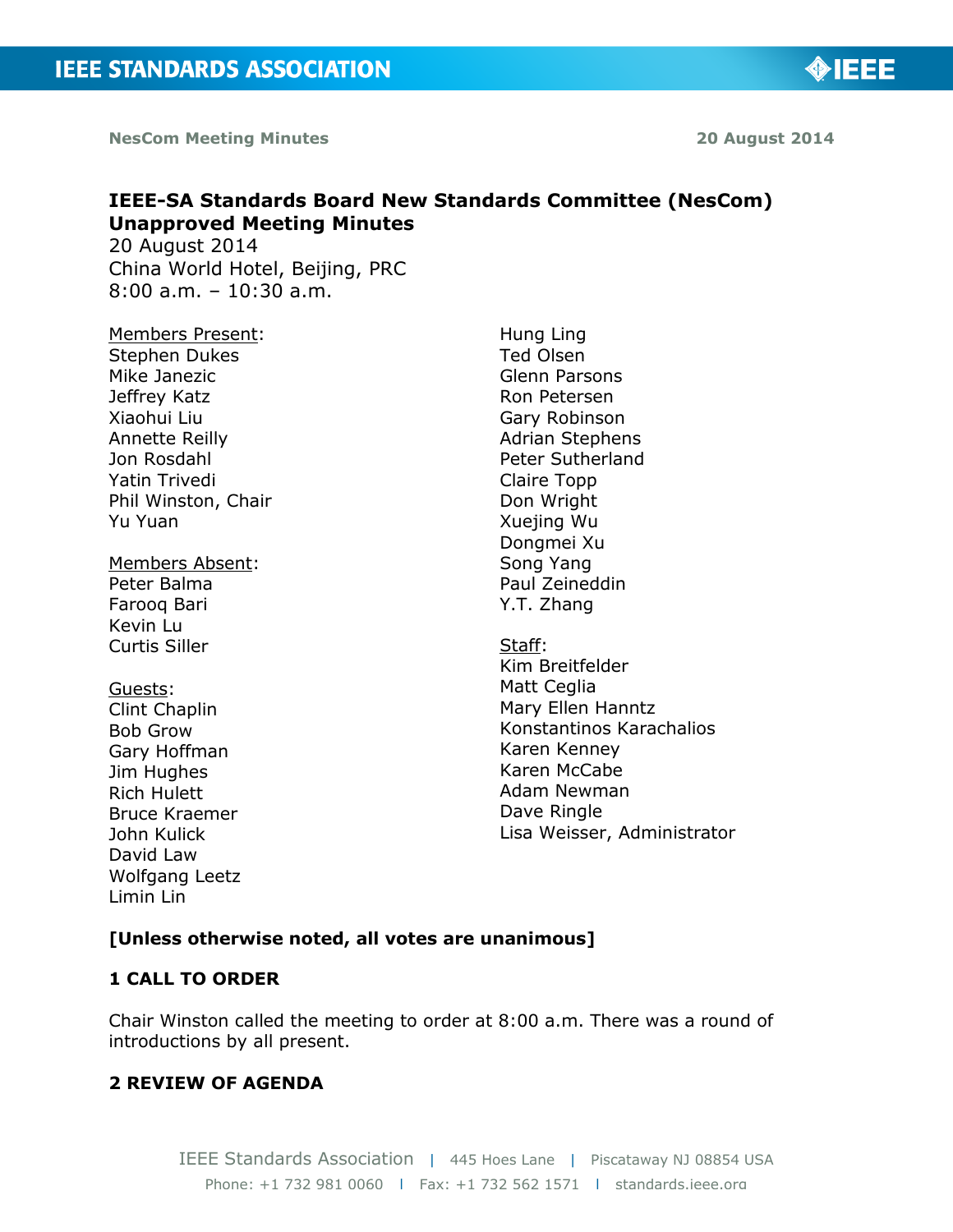There was a motion to approve the agenda. There was no objection to unanimous consent.

### **2.1 Consent Agenda**

### **2.1.1 Withdrawal Requests**

IEEE Instrumentation and Measurement Society/TC9 - Sensor Technology

#### **P21451-2**

Standard for a Smart Transducer Interface for Sensors and Actuators - Serial Pointto-Point Interface

#### *Recommendation: Approve PAR withdrawal*

IEEE-SASB Coordinating Committees/SCC20 - Test and Diagnosis for Electronic **Systems** 

#### **P1671.0**

Guide for the Use of Automatic Test Equipment Markup Language (ATML); the IEEE-1671 Family of Standards *Recommendation: Approve PAR withdrawal*

### **3 APPROVAL OF MINUTES FROM THE 11 June 2014 MEETING**

There was a motion to approve the June NesCom meeting minutes. There was no objection to unanimous consent.

## **4 PARS FOR DISCUSSION**

#### **4.1 Modified PARs**

#### IEEE Computer Society/Standards Activities Board

#### **P3333.1.1**

Standard for the Quality of Experience (QoE) and Visual Comfort Assessments of Three Dimensional (3D) Contents Based on Psychophysical Studies *Recommendation: Approve modified PAR*

#### **P3333.2.1**

Recommended Practice for Three-Dimensional (3D) Medical Modelling *Recommendation: Approve modified PAR*

IEEE Power and Energy Society/Switchgear

#### **PC37.20.1**

Standard for Metal-Enclosed Low Voltage (1000 Vac and Below, 3200 Vdc and Below) Power Circuit Breaker Switchgear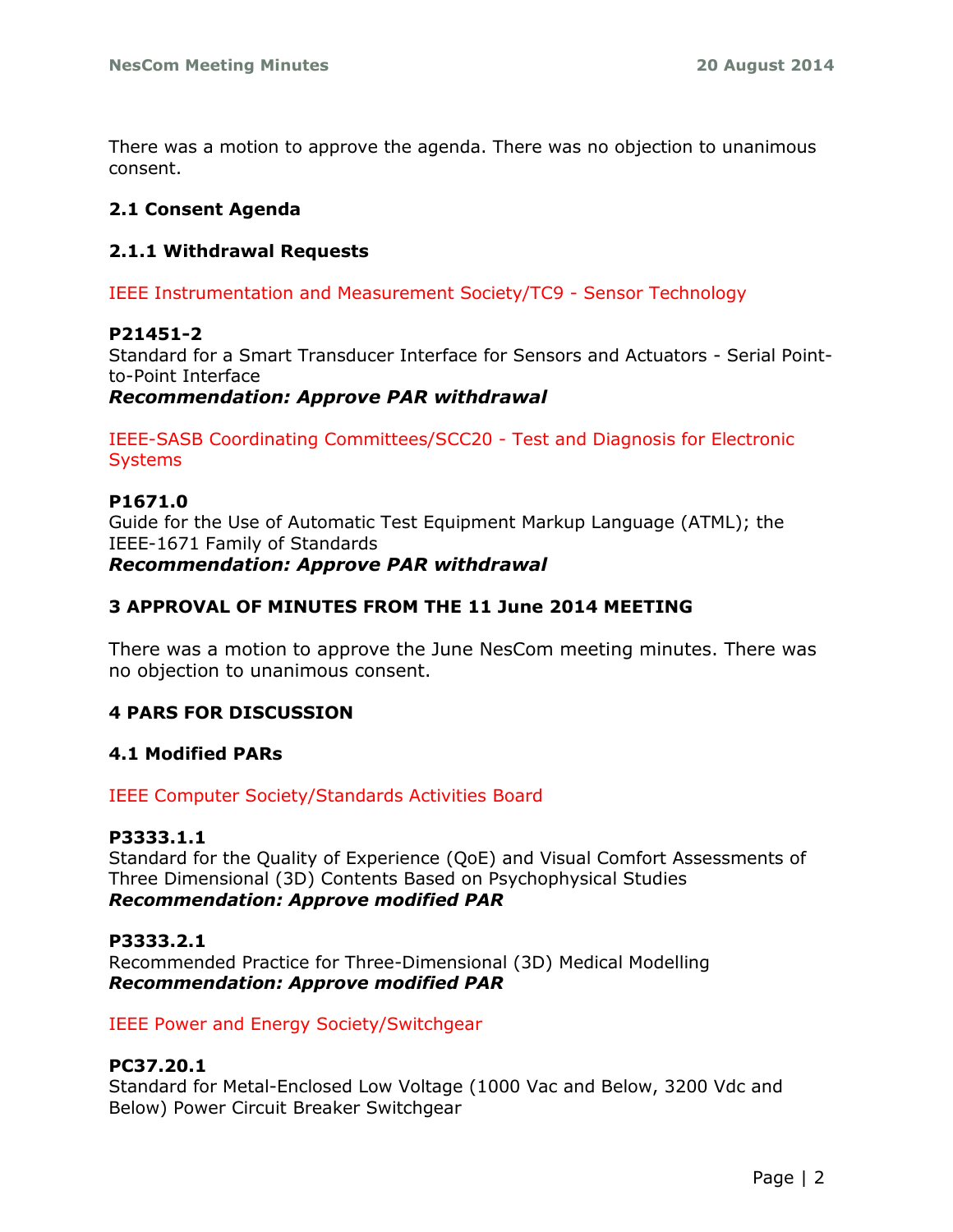## *Recommendation: Approve modified PAR*

IEEE Power and Energy Society/Transformers

## **PC57.153**

Guide for Paralleling Regulating Transformers *Recommendation: Approve modified PAR*

## **4.2 Extension Requests**

IEEE Computer Society/Standards Activities Board

## **P1680.4**

Standard for Environmental Assessment of Servers *Recommendation: Approve request for an extension until December 2017*

IEEE Industry Applications Society/Technical Books Coordinating Committee

## **P3001.2**

Recommended Practice for Evaluating the Electrical Service Requirements of Industrial and Commercial Power Systems

*Recommendation: Approve request for an extension until December 2016*

### **P3001.9**

Recommended Practice for the Lighting of Industrial and Commercial Facilities *Recommendation: Approve request for an extension until December 2016*

IEEE Instrumentation and Measurement Society/TC25 - Medical and Biological **Measurements** 

#### **P1721**

Standard for Objective Measurement of Systemic Arterial Blood Pressure in Humans *Recommendation: Approve request for an extension until December 2016*

IEEE Power and Energy Society/Substations

## **P1818**

Guide for the Design of Low Voltage Auxiliary Systems for Electric Power **Substations** *Recommendation: Approve request for an extension until December 2016*

IEEE Power and Energy Society/Switchgear

## **PC37.302**

Guide for Fault Current Limiter (FCL) Testing *Recommendation: Approve request for an extension until December 2016*

IEEE Power and Energy Society/Transformers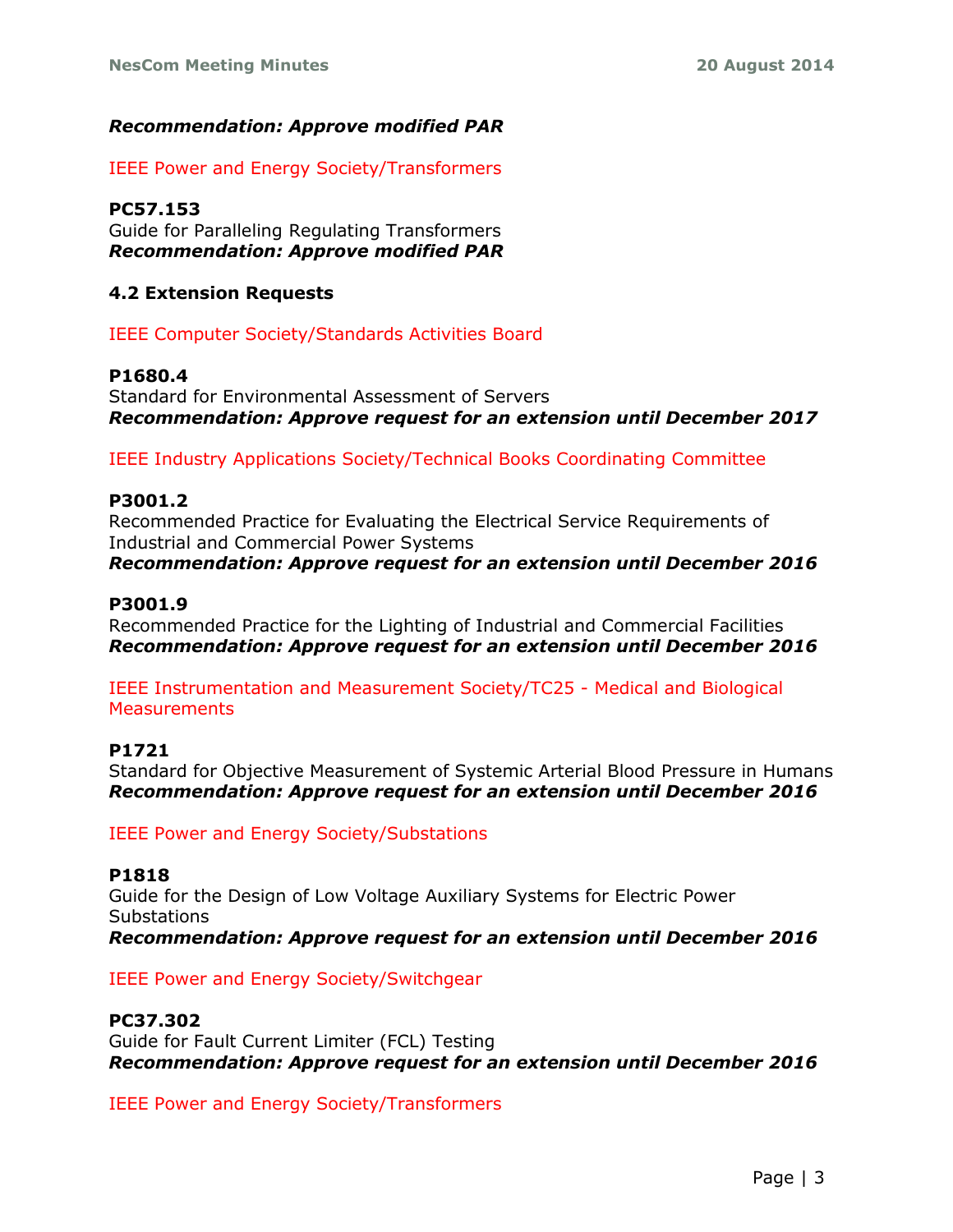### **PC57.130**

Guide for the Use of Dissolved Gas Analysis Applied to Factory Temperature Rise Tests for the Evaluation of Mineral Oil-Immersed Transformers and Reactors *Recommendation: Approve request for an extension until December 2015*

### **PC57.637**

Guide for the Reclamation of Mineral Insulating Oil and Criteria for Its Use *Recommendation: Approve request for an extension until December 2015*

IEEE-SASB Coordinating Committees/SCC20 - Test and Diagnosis for Electronic **Systems** 

## **P1671.1**

Standard for Automatic Test Markup Language (ATML) Test Description *Recommendation: Approve request for an extension until December 2016*

### **P1671.3**

Standard for Automatic Test Markup Language (ATML) Unit Under Test (UUT) **Description** *Recommendation: Approve request for an extension until December 2016*

### **4.3 New PARs**

## IEEE Computer Society/Design Automation

#### **P2415**

Standard for Unified Hardware Abstraction and Layer for Energy Proportional Electronic Systems

*Recommendation: Approve new PAR until December 2018*

#### **P2416**

Standard for Power Modeling to Enable System Level Analysis *Recommendation: Approve new PAR until December 2018*

IEEE Computer Society/Foundation for Intelligent Physical Agents

#### **P2409**

Trial Use Recommended Practice for Design Process Documentation Template (DPDT)

*Recommendation: Approve new PAR until December 2018*

IEEE Computer Society/LAN/MAN Standards Committee

#### **P802.1AEcg**

Standard for Local and Metropolitan Area Networks: Media Access Control (MAC) Security Amendment: Ethernet Data Encryption Devices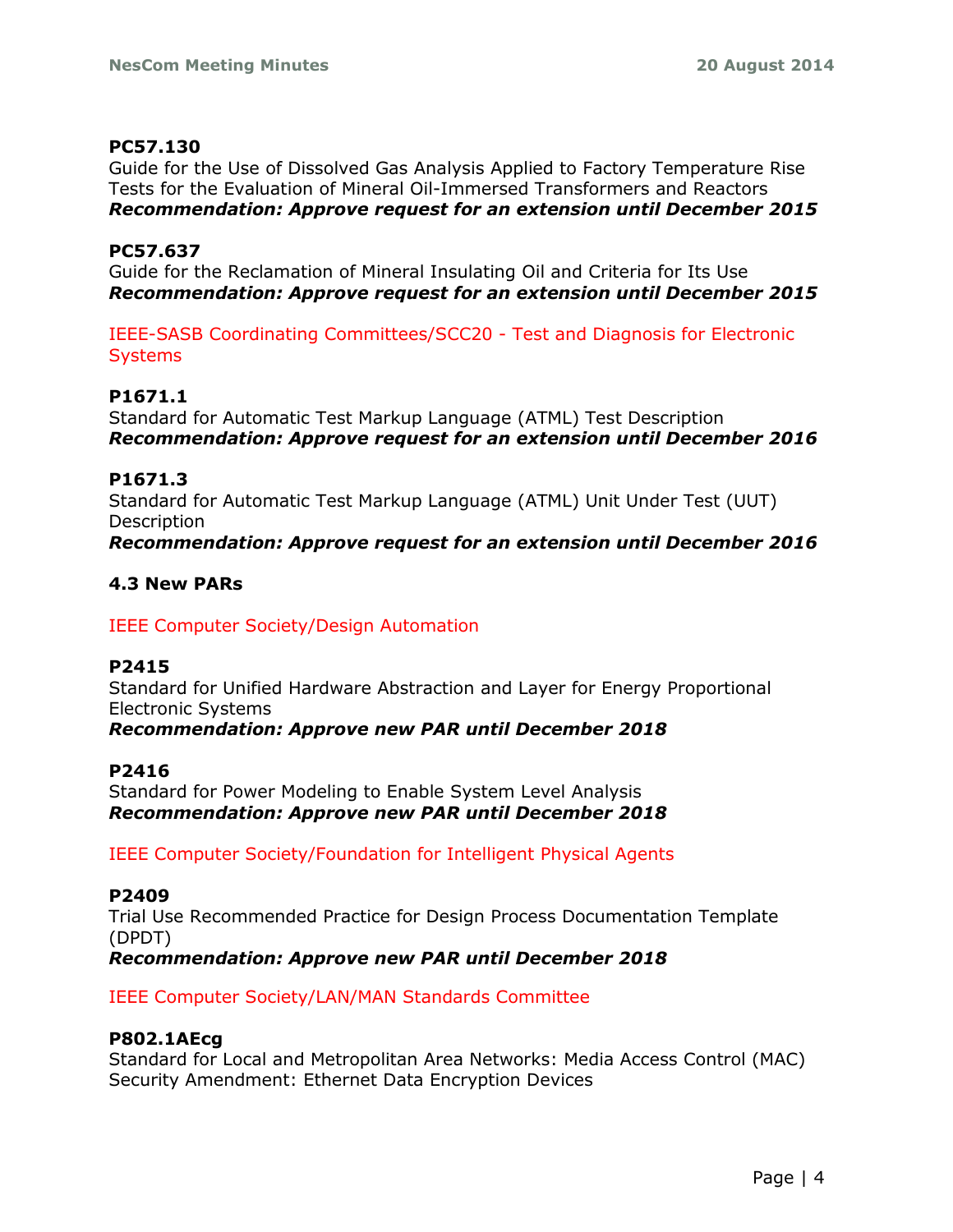### *Recommendation: Approve new PAR until December 2018*

#### **P802.1ARce**

Standard for Local and Metropolitan Area Networks - Secure Device Identity Amendment 1: SHA-384 and P-384 Elliptic Curve *Recommendation: Approve new PAR until December 2018*

#### **P802.3bw**

Standard for Ethernet Amendment Physical Layer Specifications and Management Parameters for 100 Mb/s Operation over a Single Balanced Twisted Pair Cable (100BASE-T1)

#### *Recommendation: Approve new PAR until December 2018*

#### **P802.15.4s**

Standard for Low-Rate Wireless Networks: Amendment Enabling Spectrum Resource Measurement Capability

*Recommendation: Approve new PAR until December 2018*

#### **P802.22.3**

Standard for Spectrum Characterization and Occupancy Sensing *Recommendation: Approve new PAR until December 2018*

#### IEEE Computer Society/Voting Systems Standards Committee

#### **P1622.6**

Recommended Practice for Voting Methods Mathematical Models *Recommendation: Approve new PAR until December 2018*

#### IEEE Communications Society/Dynamic Spectrum Access Networks Standards **Committee**

#### **P1900.6b**

Standard for Spectrum Sensing Interfaces and Data Structures for Dynamic Spectrum Access and other Advanced Radio Communication Systems Spectrum Database Interfaces Amendment

*Recommendation: Approve new PAR until December 2018*

#### IEEE Industry Applications Society/Power Systems Protection

#### **P2408**

Guide for Communications-Based Protection of Industrial and Commercial Power **Systems** 

*Recommendation: Conditionally approve new PAR until December 2018; contingent upon supplying the name of the standards/protocols identified in 5.2 and 5.5, and including the full titles of those standards/protocols in section 8.1.*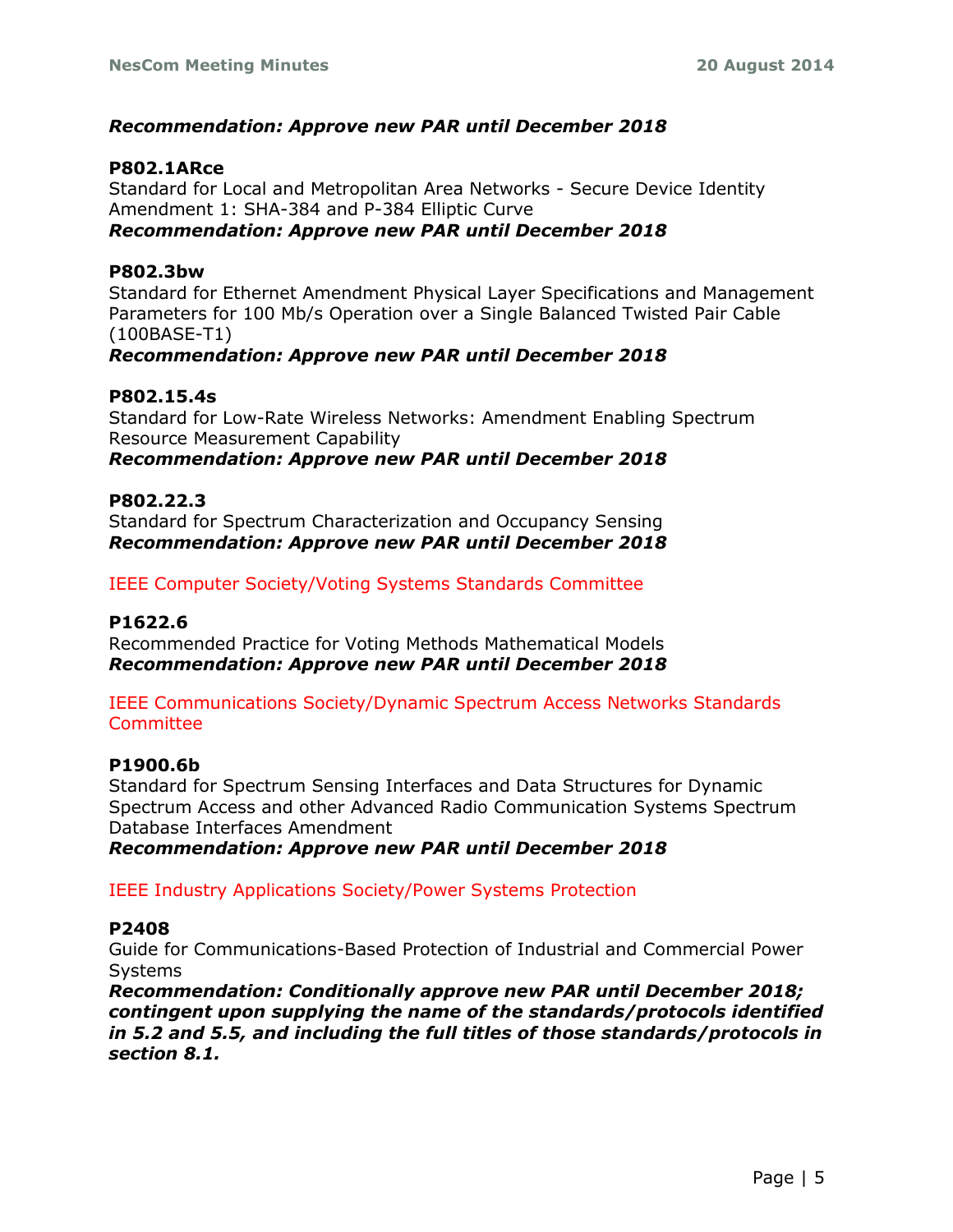IEEE Industrial Electronics Society/Industrial Electronics Society Standards Committee

#### **P61158**

Standard for Industrial Hard Real-Time Communication *Recommendation: Approve new PAR until December 2018*

IEEE Power and Energy Society/Insulated Conductors

#### **P2412**

Standard Test for Determining Circuit Integrity Performance of Fire Resistive Cable Systems in Passenger Rail and Road Tunnels *Recommendation: Approve new PAR until December 2018*

IEEE Power and Energy Society/Nuclear Power Engineering

#### **P62582-2-am1**

Nuclear Power Plants - Instrumentation and Control Important to Safety - Electrical Equipment Condition Monitoring Methods - Part 2: Indenter Modulus Amendment 1 *Recommendation: Approve new PAR until December 2018*

IEEE Power and Energy Society/Switchgear

#### **PC37.20.9**

Metal Enclosed Switchgear Rated 1 kV to 52 kV Incorporating Gas Insulation Systems

*Recommendation: Approve new PAR until December 2018*

**Motion: Move to acknowledge that NesCom reviewed the JSA between PES/Switchgear and PES/Substations. It is noted that clause 3 has additional text that NesCom finds acceptable. Upon vote, the motion passed.**

IEEE Vehicular Technology Society/Rail Transportation Standards Committee

#### **P1653.1**

Standard for Traction Power Transformers for Substation Applications up to 1500 Volts DC Nominal Output

*Recommendation: Approve new PAR until December 2018*

#### **4.4 PARs for the Revision of Standards**

IEEE Computer Society/Microprocessor Standards Committee

#### **P1722**

Standard for a Transport Protocol for Time Sensitive Applications in a Bridged Local Area Network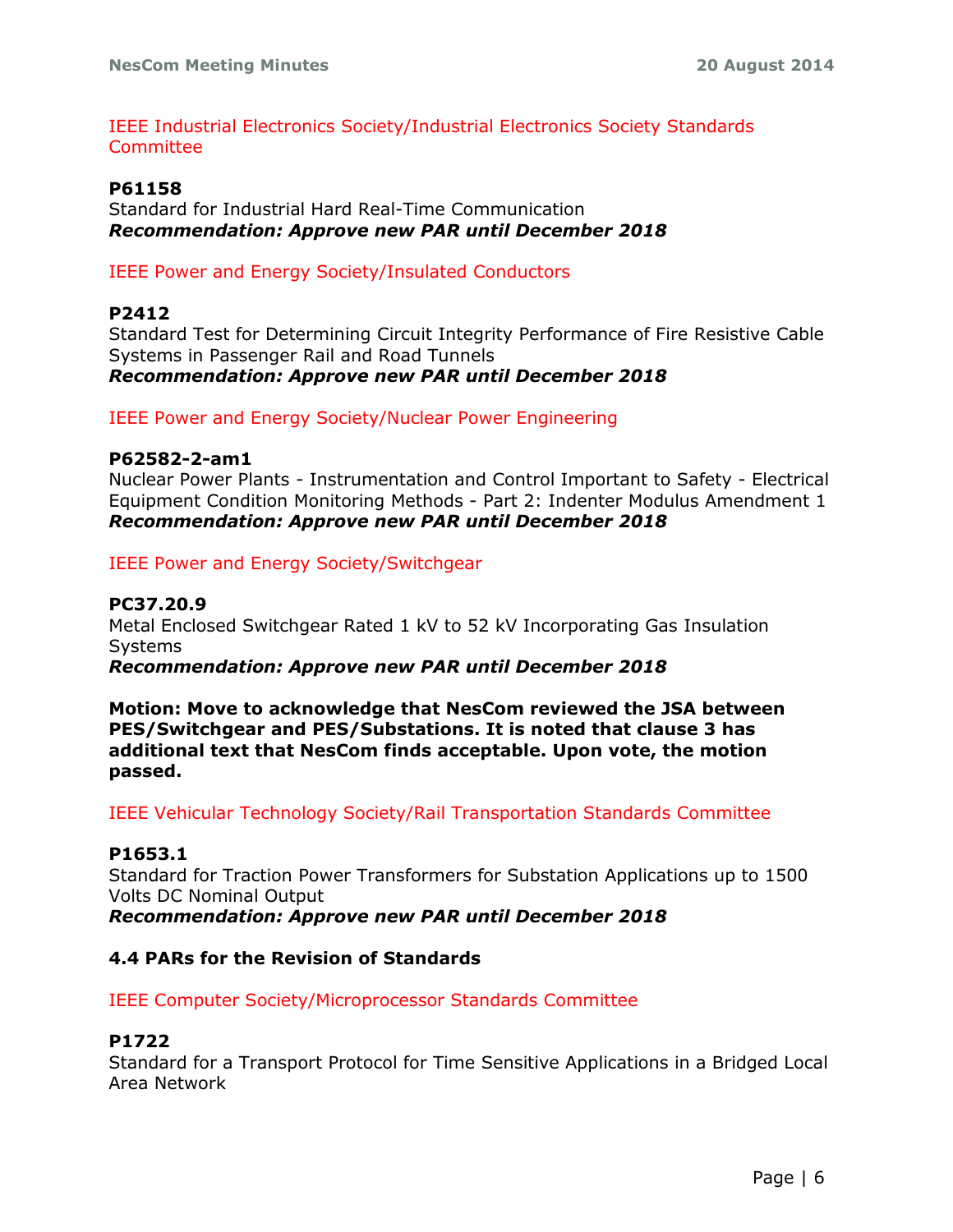### *Recommendation: Approve PAR for the revision of a standard until December 2018*

IEEE Instrumentation and Measurement Society/TC9 - Sensor Technology

### **P21451-2**

ISO/IEC/IEEE Standard for Information Technology - Smart Transducer Interface for Sensors and Actuators - Part 2: Serial Point-to-Point Interface *Recommendation: Approve PAR for the revision of a standard until December 2018*

IEEE Power and Energy Society/Energy Development & Power Generation

### **P1147**

Guide for the Rehabilitation of Hydroelectric Power Plants *Recommendation: Approve PAR for the revision of a standard until December 2018*

IEEE Power and Energy Society/Stationary Batteries Committee

#### **P1578**

Recommended Practice for Stationary Battery Electrolyte Spill Containment and Management

*Recommendation: Approve PAR for the revision of a standard until December 2018*

IEEE Power and Energy Society/Switchgear

#### **PC37.30.1** Standard Requirements for AC High-Voltage Air Switches Rated Above 1000 V *Recommendation: Approve PAR for the revision of a standard until December 2018*

#### **PC37.59**

Standard Requirements for Conversion of Power Switchgear Equipment *Recommendation: Approve PAR for the revision of a standard until December 2018*

#### **PC37.81**

Guide for Seismic Qualification of Class 1E Metal-Enclosed Power Switchgear Assemblies

#### *Recommendation: Approve PAR for the revision of a standard until December 2018*

#### **PC37.82**

Standard for the Qualification of Switchgear Assemblies for Class 1E Applications in Nuclear Power Generating Stations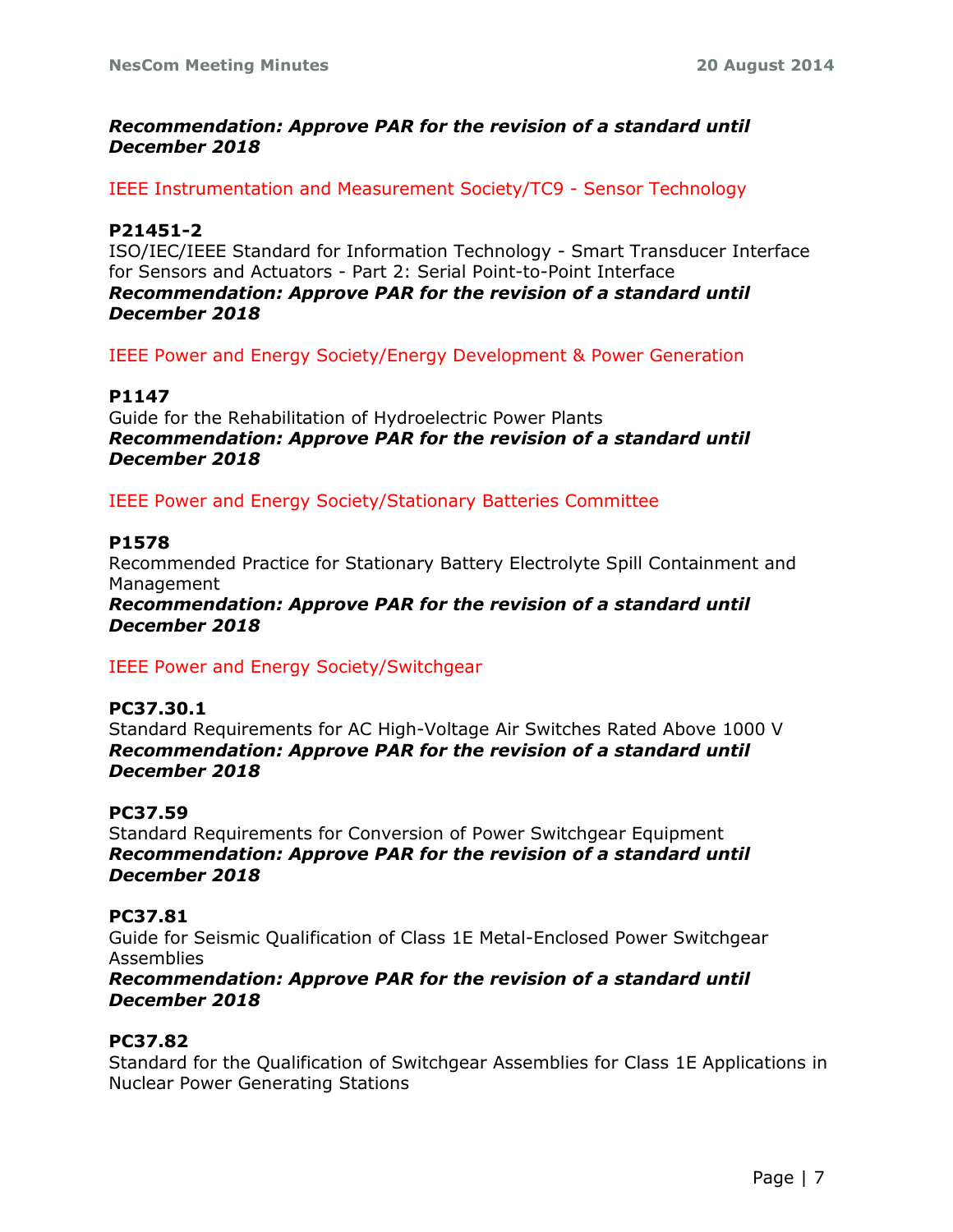### *Recommendation: Approve PAR for the revision of a standard until December 2018*

IEEE Power and Energy Society/Transmission and Distribution

#### **P1159.3**

Recommended Practice for Power Quality Data Interchange Format (PQDIF) *Recommendation: Approve PAR for the revision of a standard until December 2018*

IEEE Power and Energy Society/Transformers

### **PC57.12.23**

Standard for Submersible Single-Phase Transformers: 250 kVA and Smaller; High Voltage 34 500 GrdY/19 920 V and Below; Low Voltage 600 V and Below *Recommendation: Approve PAR for the revision of a standard until December 2018*

#### **PC57.12.51**

Standard for Ventilated Dry-Type Power Transformers, 501 kVA and Larger, Three-Phase, with High-Voltage 601 V to 34 500 V; Low-Voltage 208Y/120 V to 4160 V-General Requirements

#### *Recommendation: Approve PAR for the revision of a standard until December 2018*

#### **PC57.21**

Standard Requirements, Terminology, and Test Code for Shunt Reactors Rated Over 500 kVA

#### *Recommendation: Approve PAR for the revision of a standard until December 2018*

#### **5 OLD BUSINESS**

#### **5.1 Ad Hoc to review Joint Sponsorship Agreement template instructional text**

Peter Balma, Chair of this Ad Hoc, was unable to attend this NesCom meeting, and in his absence, Matt Ceglia reported on the Ad Hoc's work. The Ad Hoc members include Matt, Karen Evangelista, Jonathan Goldberg, Mike Kipness, Dave Ringle, Erin Spiewak, and Lisa Weisser. Discussions about the instructional text led to additional discussions about sections within the Joint Sponsorship Agreement (JSA) template, and the group expanded its work to make suggested edits to these sections. Additional text that may be incorporated was discussed at the meeting during the review of the JSA for P37.20.9. It is anticipated that the Ad Hoc will present recommendations at the December NesCom meeting.

#### **6 NEW BUSINESS**